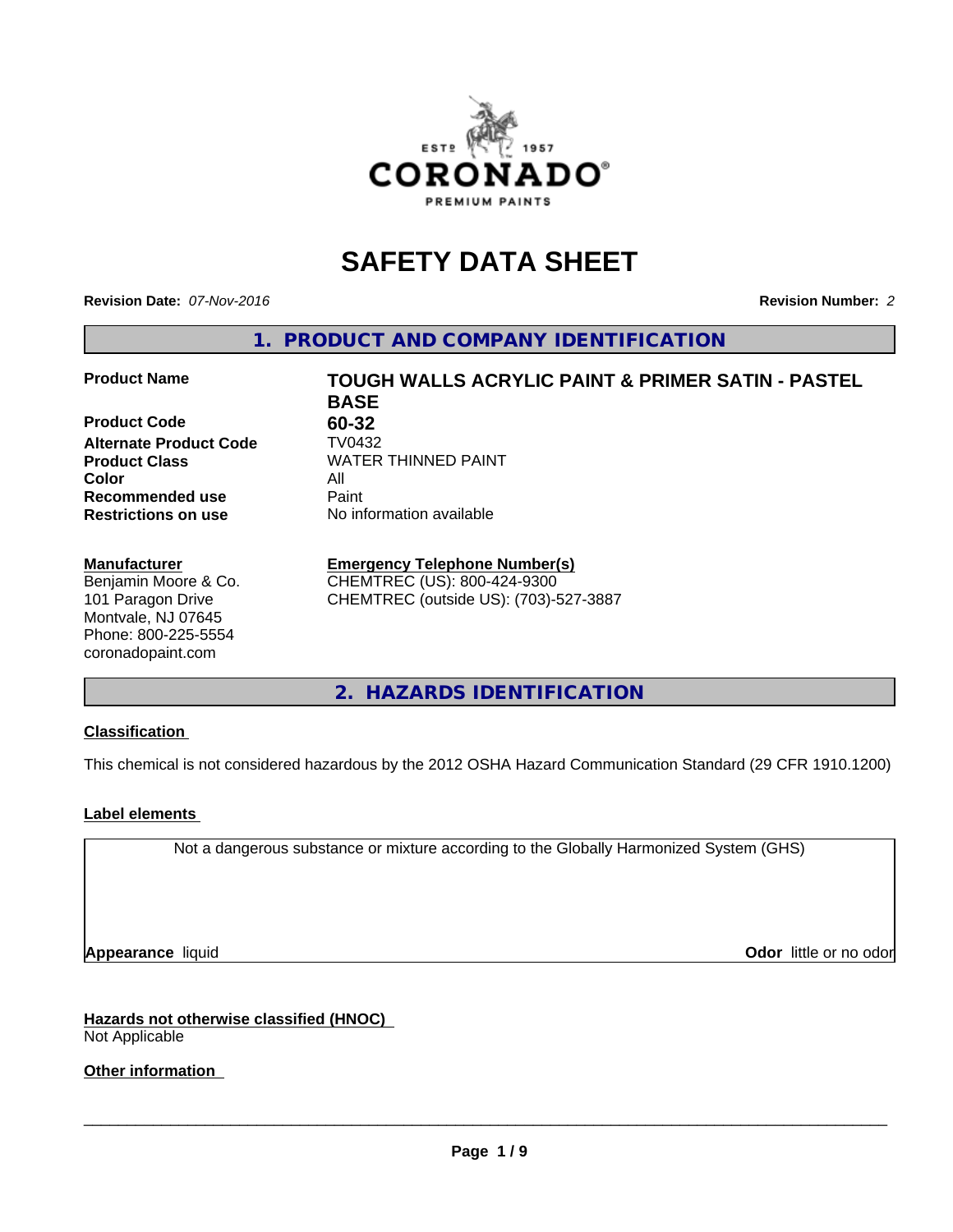No information available

**SATIN - PASTEL BASE**

## **3. COMPOSITION INFORMATION ON COMPONENTS**

| <b>Chemical Name</b> | <b>CAS-No</b> | Weight % (max) |
|----------------------|---------------|----------------|
| Titanium dioxide     | 13463-67-7    | ററ<br>∠        |
| ∟imestone_           | 1317-65-3     |                |
| Kaolin               | 1332-58-7     |                |

|                                                  | 4. FIRST AID MEASURES                                                                              |
|--------------------------------------------------|----------------------------------------------------------------------------------------------------|
| <b>General Advice</b>                            | No hazards which require special first aid measures.                                               |
| <b>Eye Contact</b>                               | Rinse thoroughly with plenty of water for at least 15 minutes and consult a<br>physician.          |
| <b>Skin Contact</b>                              | Wash off immediately with soap and plenty of water removing all contaminated<br>clothes and shoes. |
| <b>Inhalation</b>                                | Move to fresh air. If symptoms persist, call a physician.                                          |
| Ingestion                                        | Clean mouth with water and afterwards drink plenty of water. Consult a physician<br>if necessary.  |
| <b>Most Important</b><br><b>Symptoms/Effects</b> | None known.                                                                                        |
| <b>Notes To Physician</b>                        | Treat symptomatically.                                                                             |

**5. FIRE-FIGHTING MEASURES**

| <b>Suitable Extinguishing Media</b>                                                          | Use extinguishing measures that are appropriate to local<br>circumstances and the surrounding environment.                                   |
|----------------------------------------------------------------------------------------------|----------------------------------------------------------------------------------------------------------------------------------------------|
| <b>Protective Equipment And Precautions For</b><br><b>Firefighters</b>                       | As in any fire, wear self-contained breathing apparatus<br>pressure-demand, MSHA/NIOSH (approved or equivalent)<br>and full protective gear. |
| <b>Specific Hazards Arising From The Chemical</b>                                            | Closed containers may rupture if exposed to fire or<br>extreme heat.                                                                         |
| <b>Sensitivity To Mechanical Impact</b>                                                      | No.                                                                                                                                          |
| <b>Sensitivity To Static Discharge</b>                                                       | No.                                                                                                                                          |
| <b>Flash Point Data</b><br>Flash Point (°F)<br>Flash Point (°C)<br><b>Flash Point Method</b> | Not applicable<br>Not applicable<br><b>PMCC</b>                                                                                              |
| <b>Flammability Limits In Air</b>                                                            |                                                                                                                                              |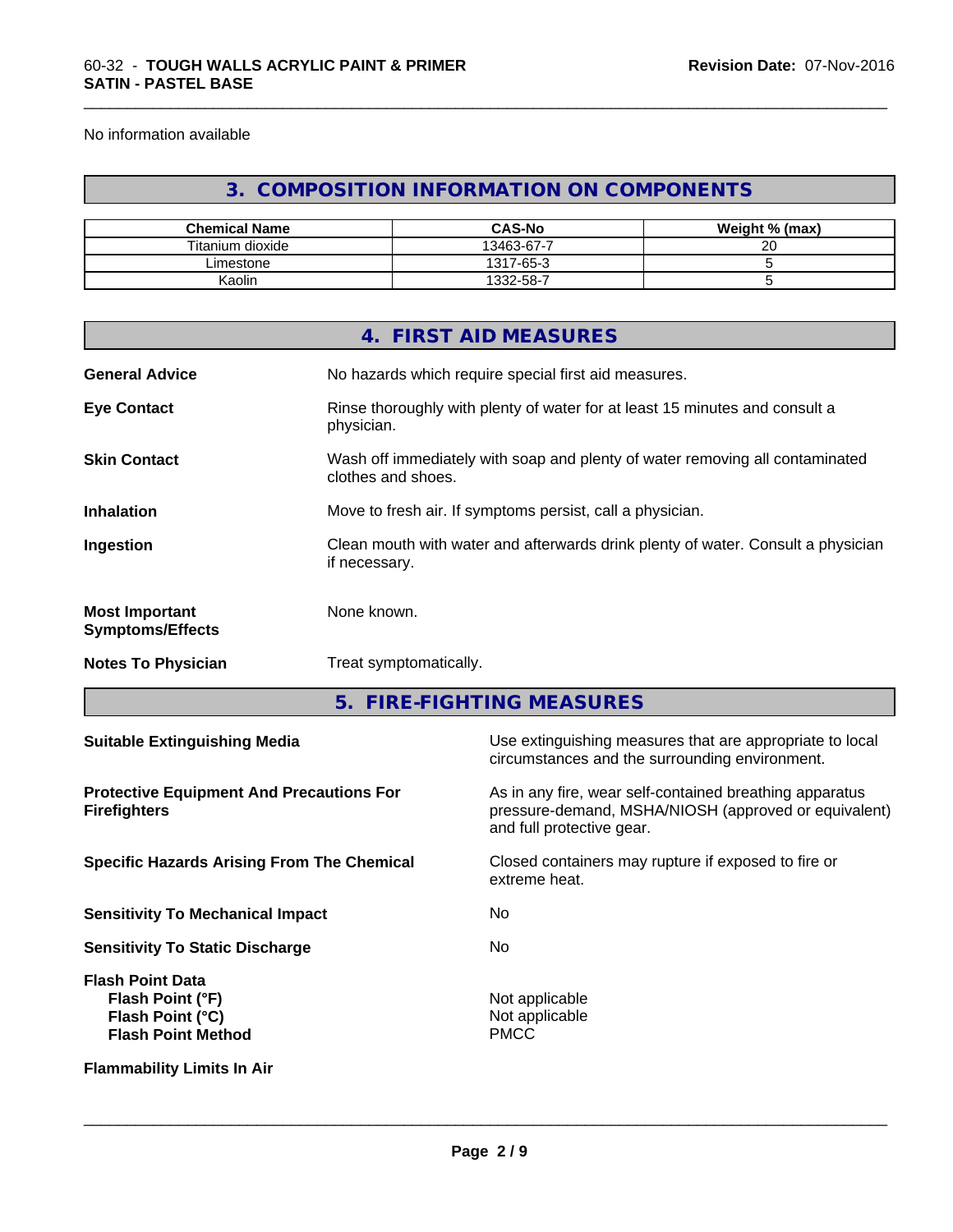#### **Lower Explosion Limit**<br> **Upper Explosion Limit**<br> **Upper Explosion Limit Upper Explosion Limit**

\_\_\_\_\_\_\_\_\_\_\_\_\_\_\_\_\_\_\_\_\_\_\_\_\_\_\_\_\_\_\_\_\_\_\_\_\_\_\_\_\_\_\_\_\_\_\_\_\_\_\_\_\_\_\_\_\_\_\_\_\_\_\_\_\_\_\_\_\_\_\_\_\_\_\_\_\_\_\_\_\_\_\_\_\_\_\_\_\_\_\_\_\_

**NFPA Health:** 1 **Flammability:** 0 **Instability:** 0 **Special:** Not Applicable

#### **NFPA Legend**

- 0 Not Hazardous
- 1 Slightly
- 2 Moderate
- 3 High
- 4 Severe

*The ratings assigned are only suggested ratings, the contractor/employer has ultimate responsibilities for NFPA ratings where this system is used.*

*Additional information regarding the NFPA rating system is available from the National Fire Protection Agency (NFPA) at www.nfpa.org.*

## **6. ACCIDENTAL RELEASE MEASURES**

| <b>Personal Precautions</b>                                                                                                                                                                         | Avoid contact with skin, eyes and clothing. Ensure adequate ventilation.                             |  |  |
|-----------------------------------------------------------------------------------------------------------------------------------------------------------------------------------------------------|------------------------------------------------------------------------------------------------------|--|--|
| <b>Other Information</b>                                                                                                                                                                            | Prevent further leakage or spillage if safe to do so.                                                |  |  |
| <b>Environmental Precautions</b>                                                                                                                                                                    | See Section 12 for additional Ecological Information.                                                |  |  |
| <b>Methods For Clean-Up</b>                                                                                                                                                                         | Soak up with inert absorbent material. Sweep up and shovel into suitable<br>containers for disposal. |  |  |
|                                                                                                                                                                                                     | 7. HANDLING AND STORAGE                                                                              |  |  |
| Avoid contact with skin, eyes and clothing. Avoid breathing vapors, spray mists or<br><b>Handling</b><br>sanding dust. In case of insufficient ventilation, wear suitable respiratory<br>equipment. |                                                                                                      |  |  |

| <b>Storage</b> | Keep container tightly closed. Keep out of the reach of children. |
|----------------|-------------------------------------------------------------------|
|                |                                                                   |

**Incompatible Materials** No information available

**8. EXPOSURE CONTROLS / PERSONAL PROTECTION**

## **Exposure Limits**

| <b>Chemical Name</b> | <b>ACGIH</b>             | <b>OSHA</b>                |
|----------------------|--------------------------|----------------------------|
| Titanium dioxide     | 10 mg/m $3$ - TWA        | $15 \text{ mg/m}^3$ - TWA  |
| Limestone            | N/E                      | 15 mg/m $3$ - TWA          |
|                      |                          | $5 \text{ mg/m}^3$ - TWA   |
| Kaolin               | $2 \text{ mg/m}^3$ - TWA | 15 mg/m <sup>3</sup> - TWA |
|                      |                          | $5 \text{ mg/m}^3$ - TWA   |

#### **Legend**

ACGIH - American Conference of Governmental Industrial Hygienists Exposure Limits OSHA - Occupational Safety & Health Administration Exposure Limits N/E - Not Established

**Engineering Measures** Ensure adequate ventilation, especially in confined areas.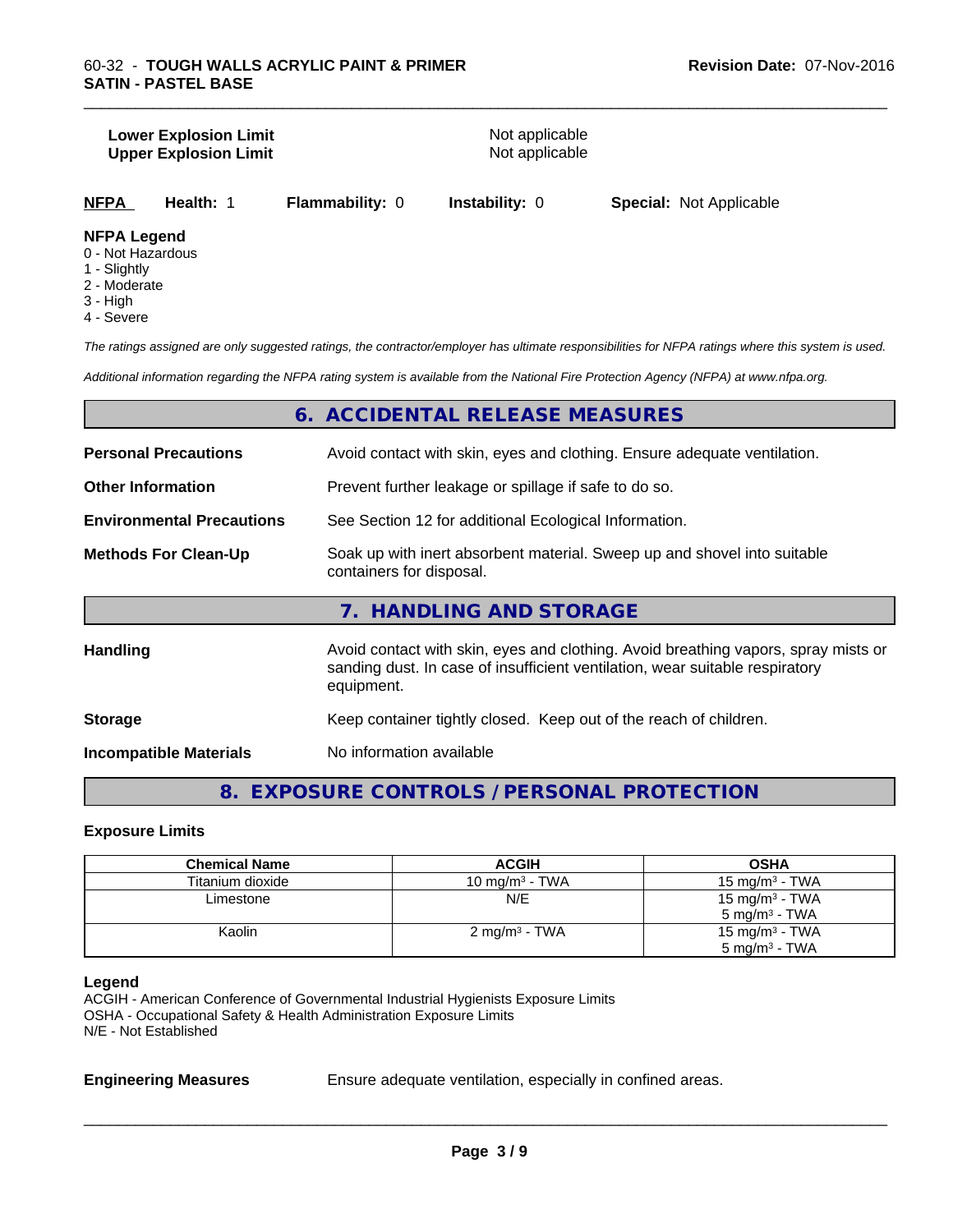| <b>Personal Protective Equipment</b> |                                                                                                                                     |
|--------------------------------------|-------------------------------------------------------------------------------------------------------------------------------------|
| <b>Eye/Face Protection</b>           | Safety glasses with side-shields.                                                                                                   |
| <b>Skin Protection</b>               | Protective gloves and impervious clothing.                                                                                          |
| <b>Respiratory Protection</b>        | In case of insufficient ventilation wear suitable respiratory equipment.                                                            |
| <b>Hygiene Measures</b>              | Avoid contact with skin, eyes and clothing. Remove and wash contaminated<br>clothing before re-use. Wash thoroughly after handling. |

## **9. PHYSICAL AND CHEMICAL PROPERTIES**

**Appearance** liquid **and a limitation of the contract of the contract of the contract of the contract of the contract of the contract of the contract of the contract of the contract of the contract of the contract of the c Odor Threshold No information available No information available Density (lbs/gal)** 10.2 - 10.6 **Specific Gravity** 1.22 - 1.27 **pH pH**  $\blacksquare$ **Viscosity (cps)** No information available **Solubility Note 2008 Note 2008 Note 2008 Note 2008 Note 2008 Note 2008 Note 2008 Note 2009 Note 2009 Note 2009 Note 2009 Note 2009 Note 2009 Note 2009 Note 2009 Note 2009 Note 2009 Note Water Solubility** No information available **Evaporation Rate No information available**<br> **Vapor Pressure** Monton available Vapor Pressure **Vapor Density**<br> **We Solids**<br>
We Solids
2019<br>
2019<br>
2019<br>
2019<br>
2019<br>
2019<br>
2019<br>
2019<br>
2019<br>
2019 **Wt. % Solids** 40 - 50<br> **Vol. % Solids** 25 - 35 **Vol. % Solids Wt. % Volatiles** 50 - 60<br> **Vol. % Volatiles** 65 - 75 **Vol. % Volatiles VOC Regulatory Limit (g/L)** < 100 **Boiling Point (°F)** 212 **Boiling Point (°C)** 100 **Freezing Point (°F)** 32 **Freezing Point (°C)** 0 **Flash Point (°F)** Not applicable **Flash Point (°C)**<br> **Flash Point Method**<br> **Flash Point Method**<br> **PMCC Flash Point Method Flammability (solid, gas)** Not applicable **Upper Explosion Limit** Not applicable **Lower Explosion Limit** Not applicable **Autoignition Temperature (°F)** No information available **Autoignition Temperature (°C)** No information available **Decomposition Temperature (°F)** No information available **Decomposition Temperature (°C)** No information available **Partition Coefficient (n-octanol/water)** No information available

**Odor** little or no odor **No information available** 

\_\_\_\_\_\_\_\_\_\_\_\_\_\_\_\_\_\_\_\_\_\_\_\_\_\_\_\_\_\_\_\_\_\_\_\_\_\_\_\_\_\_\_\_\_\_\_\_\_\_\_\_\_\_\_\_\_\_\_\_\_\_\_\_\_\_\_\_\_\_\_\_\_\_\_\_\_\_\_\_\_\_\_\_\_\_\_\_\_\_\_\_\_

## **10. STABILITY AND REACTIVITY**

| <b>Reactivity</b>             | Not Applicable                           |
|-------------------------------|------------------------------------------|
| <b>Chemical Stability</b>     | Stable under normal conditions.          |
| <b>Conditions To Avoid</b>    | Prevent from freezing.                   |
| <b>Incompatible Materials</b> | No materials to be especially mentioned. |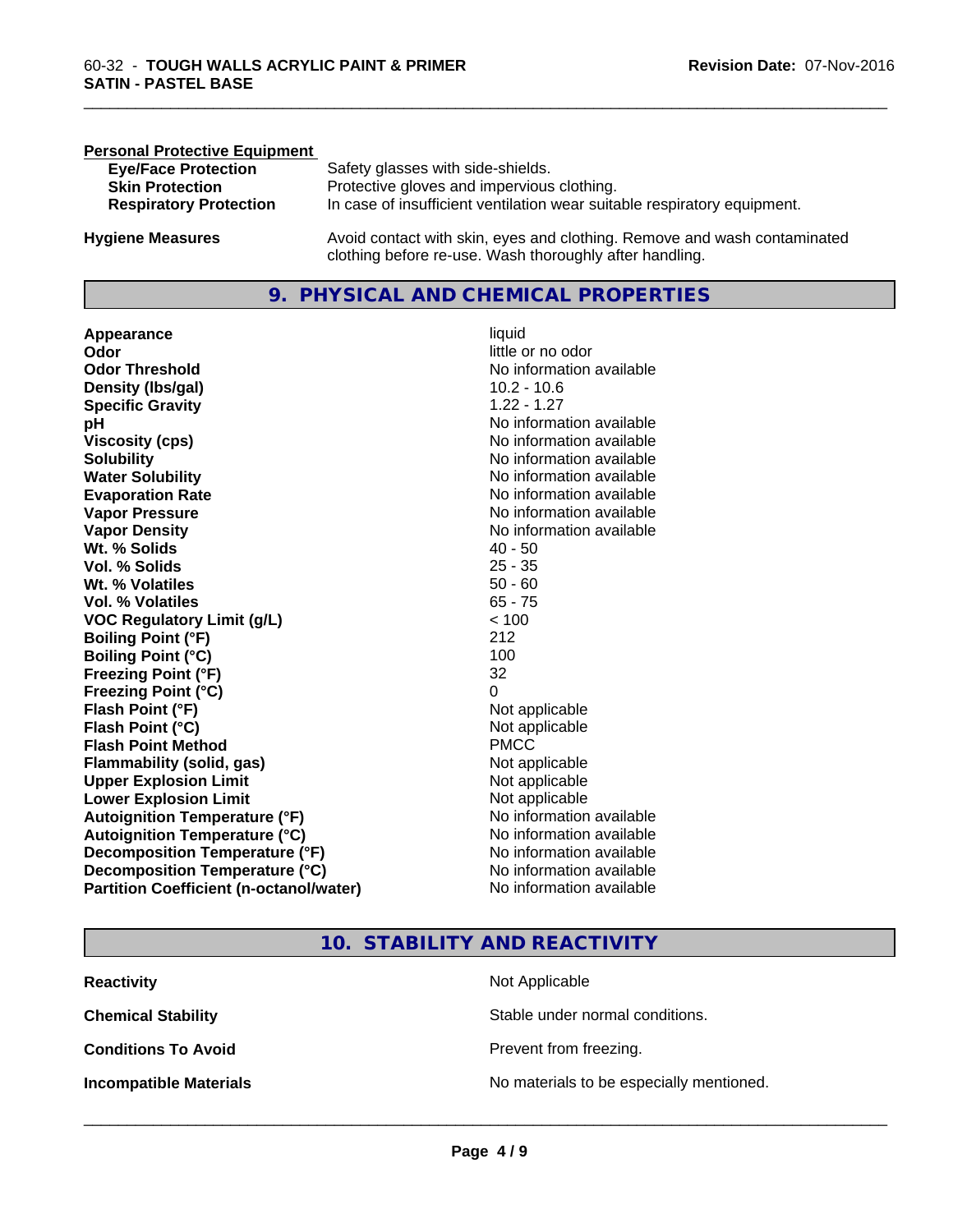| <b>Hazardous Decomposition Products</b>                                                                                                                                                                                                                                                                                                                                  | None under normal use.                                                                                                                                                                                                                                                                                                                                                                                                                                                                                                                                                           |  |
|--------------------------------------------------------------------------------------------------------------------------------------------------------------------------------------------------------------------------------------------------------------------------------------------------------------------------------------------------------------------------|----------------------------------------------------------------------------------------------------------------------------------------------------------------------------------------------------------------------------------------------------------------------------------------------------------------------------------------------------------------------------------------------------------------------------------------------------------------------------------------------------------------------------------------------------------------------------------|--|
| <b>Possibility Of Hazardous Reactions</b>                                                                                                                                                                                                                                                                                                                                | None under normal conditions of use.                                                                                                                                                                                                                                                                                                                                                                                                                                                                                                                                             |  |
|                                                                                                                                                                                                                                                                                                                                                                          | <b>TOXICOLOGICAL INFORMATION</b><br>11.                                                                                                                                                                                                                                                                                                                                                                                                                                                                                                                                          |  |
| <b>Product Information</b>                                                                                                                                                                                                                                                                                                                                               |                                                                                                                                                                                                                                                                                                                                                                                                                                                                                                                                                                                  |  |
| Information on likely routes of exposure                                                                                                                                                                                                                                                                                                                                 |                                                                                                                                                                                                                                                                                                                                                                                                                                                                                                                                                                                  |  |
| <b>Principal Routes of Exposure</b>                                                                                                                                                                                                                                                                                                                                      | Eye contact, skin contact and inhalation.                                                                                                                                                                                                                                                                                                                                                                                                                                                                                                                                        |  |
| <b>Acute Toxicity</b>                                                                                                                                                                                                                                                                                                                                                    |                                                                                                                                                                                                                                                                                                                                                                                                                                                                                                                                                                                  |  |
| <b>Product Information</b>                                                                                                                                                                                                                                                                                                                                               | No information available                                                                                                                                                                                                                                                                                                                                                                                                                                                                                                                                                         |  |
| Information on toxicological effects                                                                                                                                                                                                                                                                                                                                     |                                                                                                                                                                                                                                                                                                                                                                                                                                                                                                                                                                                  |  |
| <b>Symptoms</b>                                                                                                                                                                                                                                                                                                                                                          | No information available                                                                                                                                                                                                                                                                                                                                                                                                                                                                                                                                                         |  |
|                                                                                                                                                                                                                                                                                                                                                                          | Delayed and immediate effects as well as chronic effects from short and long-term exposure                                                                                                                                                                                                                                                                                                                                                                                                                                                                                       |  |
| Eye contact<br>Skin contact<br><b>Inhalation</b><br>Ingestion<br><b>Sensitization:</b><br><b>Neurological Effects</b><br><b>Mutagenic Effects</b><br><b>Reproductive Effects</b><br><b>Developmental Effects</b><br><b>Target Organ Effects</b><br><b>STOT - single exposure</b><br><b>STOT - repeated exposure</b><br>Other adverse effects<br><b>Aspiration Hazard</b> | May cause slight irritation.<br>Substance may cause slight skin irritation. Prolonged or repeated contact may dry<br>skin and cause irritation.<br>May cause irritation of respiratory tract.<br>Ingestion may cause gastrointestinal irritation, nausea, vomiting and diarrhea.<br>No information available<br>No information available.<br>No information available.<br>No information available.<br>No information available.<br>No information available.<br>No information available.<br>No information available.<br>No information available.<br>No information available |  |
| <b>Numerical measures of toxicity</b>                                                                                                                                                                                                                                                                                                                                    |                                                                                                                                                                                                                                                                                                                                                                                                                                                                                                                                                                                  |  |
|                                                                                                                                                                                                                                                                                                                                                                          | The following values are calculated based on chapter 3.1 of the GHS document                                                                                                                                                                                                                                                                                                                                                                                                                                                                                                     |  |
| <b>ATEmix (oral)</b><br><b>ATEmix (dermal)</b>                                                                                                                                                                                                                                                                                                                           | 58043 mg/kg<br>1746146 mg/kg                                                                                                                                                                                                                                                                                                                                                                                                                                                                                                                                                     |  |

## **Component**

Titanium dioxide LD50 Oral: > 10000 mg/kg (Rat) **Kaolin** LD50 Oral: > 5000 mg/kg (Rat)

#### **Carcinogenicity**

*The information below indicateswhether each agency has listed any ingredient as a carcinogen:.*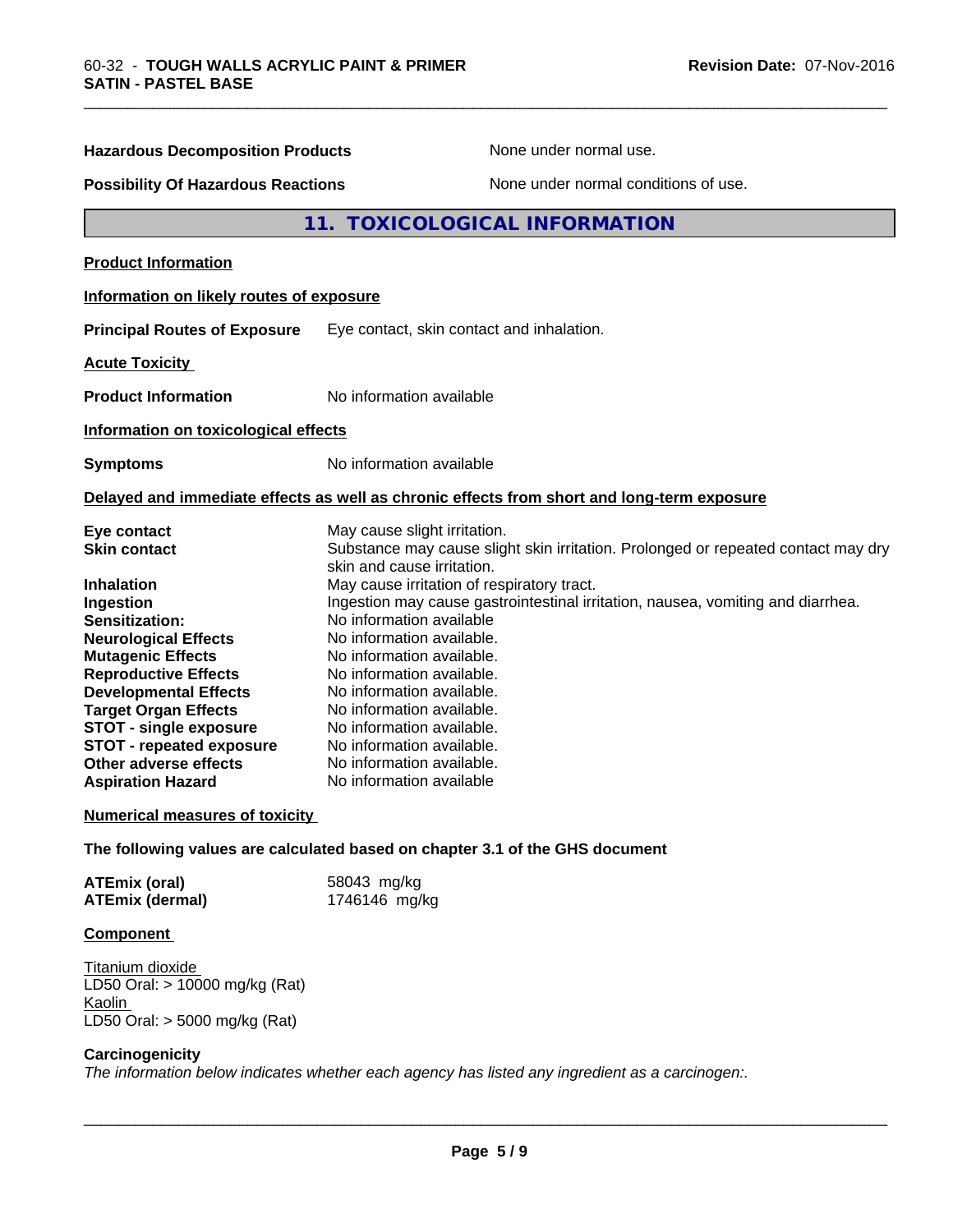| <b>Chemical Name</b>      | <b>IARC</b>          | <b>NTP</b> | <b>OSHA Carcinogen</b> |
|---------------------------|----------------------|------------|------------------------|
|                           | 2B<br>Possible Human |            | Listed                 |
| .<br>dioxide<br>I ıtanıum | Carcinogen           |            |                        |

• Although IARC has classified titanium dioxide as possibly carcinogenic to humans (2B), their summary concludes: "No significant exposure to titanium dioxide is thought to occur during the use of products in which titanium dioxide is bound to other materials, such as paint."

#### **Legend**

IARC - International Agency for Research on Cancer NTP - National Toxicity Program OSHA - Occupational Safety & Health Administration

**12. ECOLOGICAL INFORMATION**

## **Ecotoxicity Effects**

The environmental impact of this product has not been fully investigated.

## **Product Information**

## **Acute Toxicity to Fish**

No information available

## **Acute Toxicity to Aquatic Invertebrates**

No information available

## **Acute Toxicity to Aquatic Plants**

No information available

## **Persistence / Degradability**

No information available.

## **Bioaccumulation / Accumulation**

No information available.

## **Mobility in Environmental Media**

No information available.

## **Ozone**

No information available

## **Component**

## **Acute Toxicity to Fish**

Titanium dioxide  $LCS0: > 1000$  mg/L (Fathead Minnow - 96 hr.)

## **Acute Toxicity to Aquatic Invertebrates**

No information available

## **Acute Toxicity to Aquatic Plants**

No information available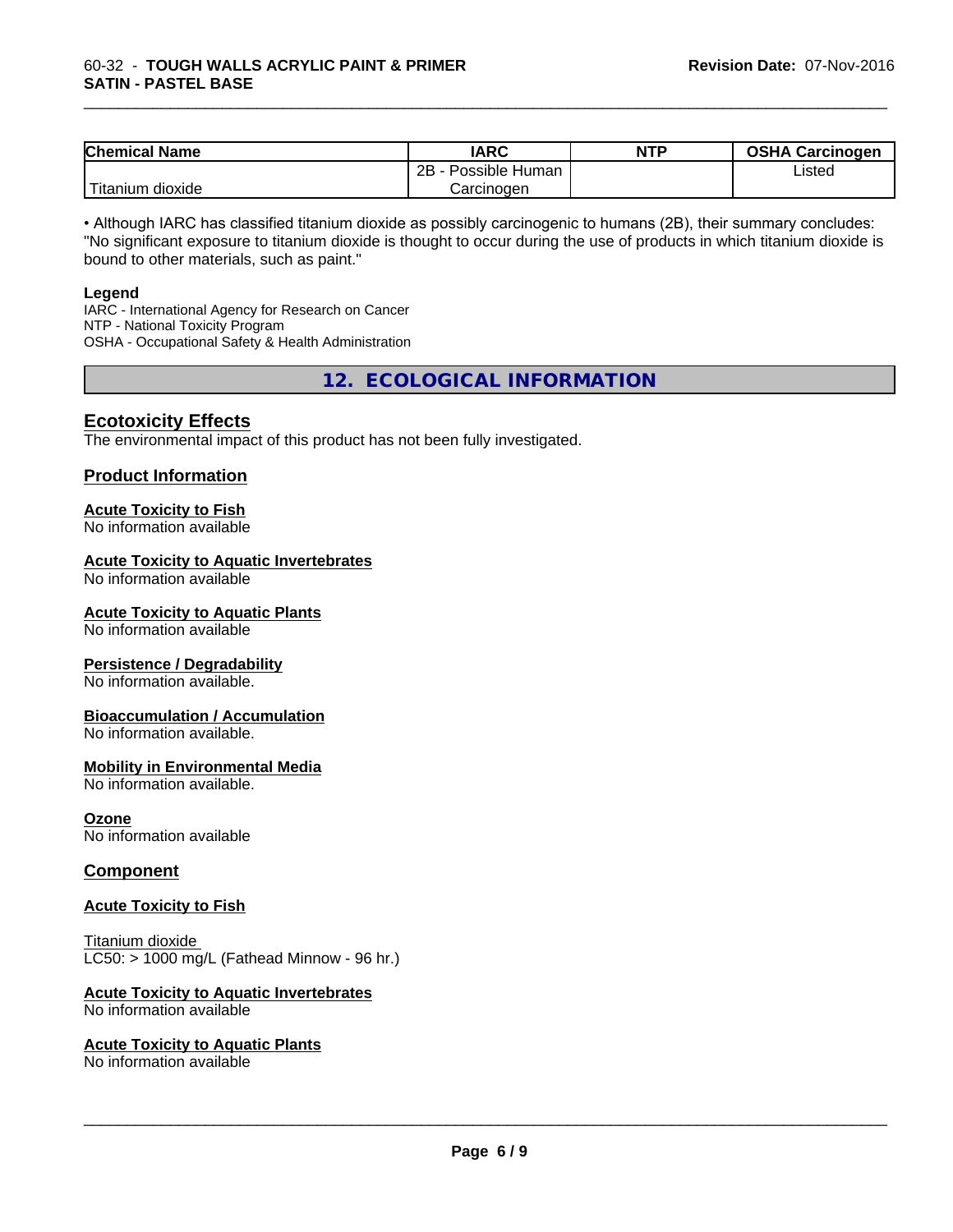|                              | 13. DISPOSAL CONSIDERATIONS                                                                                                                                                                                               |
|------------------------------|---------------------------------------------------------------------------------------------------------------------------------------------------------------------------------------------------------------------------|
| <b>Waste Disposal Method</b> | Dispose of in accordance with federal, state, and local regulations. Local<br>requirements may vary, consult your sanitation department or state-designated<br>environmental protection agency for more disposal options. |
|                              | 14. TRANSPORT INFORMATION                                                                                                                                                                                                 |
| <b>DOT</b>                   | Not regulated                                                                                                                                                                                                             |
| <b>ICAO/IATA</b>             | Not regulated                                                                                                                                                                                                             |
| <b>IMDG / IMO</b>            | Not regulated                                                                                                                                                                                                             |
|                              | 15. REGULATORY INFORMATION                                                                                                                                                                                                |
|                              |                                                                                                                                                                                                                           |

## **International Inventories**

| <b>TSCA: United States</b> | Yes - All components are listed or exempt. |
|----------------------------|--------------------------------------------|
| <b>DSL: Canada</b>         | Yes - All components are listed or exempt. |

## **Federal Regulations**

#### **SARA 311/312 hazardous categorization**

| Acute Health Hazard               | Nο |  |
|-----------------------------------|----|--|
| Chronic Health Hazard             | Nο |  |
| Fire Hazard                       | N٥ |  |
| Sudden Release of Pressure Hazard | Nο |  |
| Reactive Hazard                   | N٥ |  |

## **SARA 313**

Section 313 of Title III of the Superfund Amendments and Reauthorization Act of 1986 (SARA). This product contains a chemical or chemicals which are subject to the reporting requirements of the Act and Title 40 of the Code of Federal Regulations, Part 372:

*None*

## **Clean Air Act,Section 112 Hazardous Air Pollutants (HAPs) (see 40 CFR 61)**

This product contains the following HAPs:

*None*

## **State Regulations**

## **California Proposition 65**

This product may contain small amounts of materials known to the state of California to cause cancer or reproductive *harm.*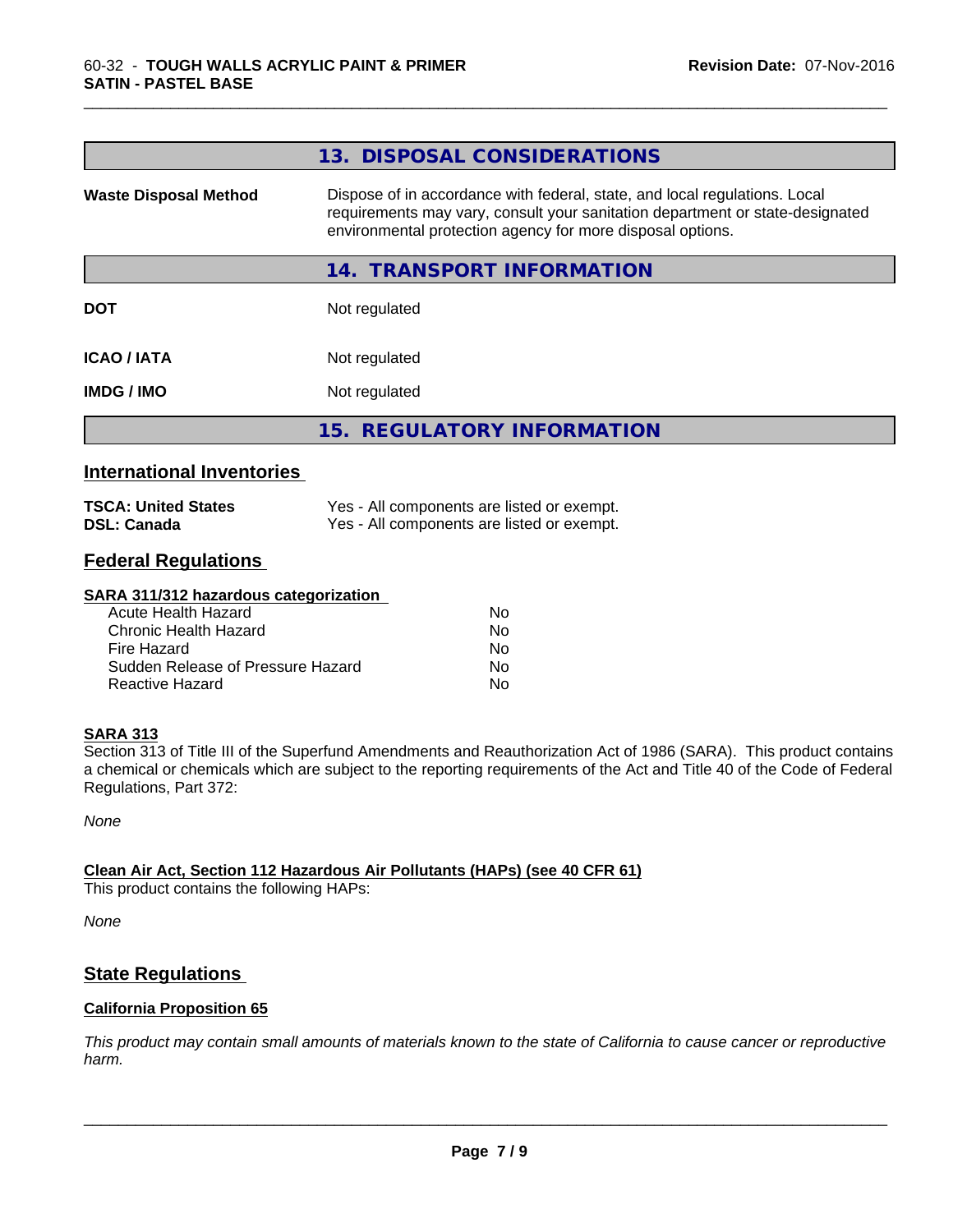## **State Right-to-Know**

| <b>Chemical Name</b> | <b>Massachusetts</b> | <b>New Jersey</b> | Pennsylvania |
|----------------------|----------------------|-------------------|--------------|
| Titanium dioxide     |                      |                   |              |
| Limestone            |                      |                   |              |
| Kaolin               |                      |                   |              |

\_\_\_\_\_\_\_\_\_\_\_\_\_\_\_\_\_\_\_\_\_\_\_\_\_\_\_\_\_\_\_\_\_\_\_\_\_\_\_\_\_\_\_\_\_\_\_\_\_\_\_\_\_\_\_\_\_\_\_\_\_\_\_\_\_\_\_\_\_\_\_\_\_\_\_\_\_\_\_\_\_\_\_\_\_\_\_\_\_\_\_\_\_

#### **Legend**

X - Listed

| 16. OTHER INFORMATION |
|-----------------------|
|-----------------------|

| HMIS -              | Health: 1 | <b>Flammability: 0</b>                                                          | <b>Reactivity: 0</b> | $PPE: -$ |  |
|---------------------|-----------|---------------------------------------------------------------------------------|----------------------|----------|--|
| <b>HMIS Legend</b>  |           |                                                                                 |                      |          |  |
| 0 - Minimal Hazard  |           |                                                                                 |                      |          |  |
| 1 - Slight Hazard   |           |                                                                                 |                      |          |  |
| 2 - Moderate Hazard |           |                                                                                 |                      |          |  |
| 3 - Serious Hazard  |           |                                                                                 |                      |          |  |
| 4 - Severe Hazard   |           |                                                                                 |                      |          |  |
| * - Chronic Hazard  |           |                                                                                 |                      |          |  |
|                     |           | $Y$ - Consult vour supervisor or $S \cap D$ for "Special" bandling instructions |                      |          |  |

*Note: The PPE rating has intentionally been left blank. Choose appropriate PPE that will protect employees from the hazards the material will present under the actual normal conditions of use.* Consult your supervisor or S.O.P. for "Special" handling instructions.

*Caution: HMISÒ ratings are based on a 0-4 rating scale, with 0 representing minimal hazards or risks, and 4 representing significant hazards or risks. Although HMISÒ ratings are not required on MSDSs under 29 CFR 1910.1200, the preparer, has chosen to provide them. HMISÒ ratings are to be used only in conjunction with a fully implemented HMISÒ program by workers who have received appropriate HMISÒ training. HMISÒ is a registered trade and service mark of the NPCA. HMISÒ materials may be purchased exclusively from J. J. Keller (800) 327-6868.*

**WARNING!** If you scrape, sand, or remove old paint, you may release lead dust. LEAD IS TOXIC. EXPOSURE TO LEAD DUST CAN CAUSE SERIOUS ILLNESS, SUCH AS BRAIN DAMAGE, ESPECIALLY IN CHILDREN. PREGNANT WOMEN SHOULD ALSO AVOID EXPOSURE.Wear a NIOSH approved respirator to control lead exposure. Clean up carefully with a HEPA vacuum and a wet mop. Before you start, find out how to protect yourself and your family by contacting the National Lead Information Hotline at 1-800-424-LEAD or log on to www.epa.gov/lead.

| <b>Prepared By</b>      | <b>Product Stewardship Department</b><br>Benjamin Moore & Co.<br>101 Paragon Drive<br>Montvale, NJ 07645<br>855-724-6802 |
|-------------------------|--------------------------------------------------------------------------------------------------------------------------|
| <b>Revision Date:</b>   | 07-Nov-2016                                                                                                              |
| <b>Revision Summary</b> | Not available                                                                                                            |

Disclaimer

The information contained herein is presented in good faith and believed to be accurate as of the effective date shown above. This information is furnished without warranty of any kind. Employers should use this information only as a **supplement to other information gathered by them and must make independent determination of suitability and** completeness of information from all sources to assure proper use of these materials and the safety and health of employees. Any use of this data and information must be determined by the user to be in accordance with applicable **federal, provincial, and local laws and regulations.**